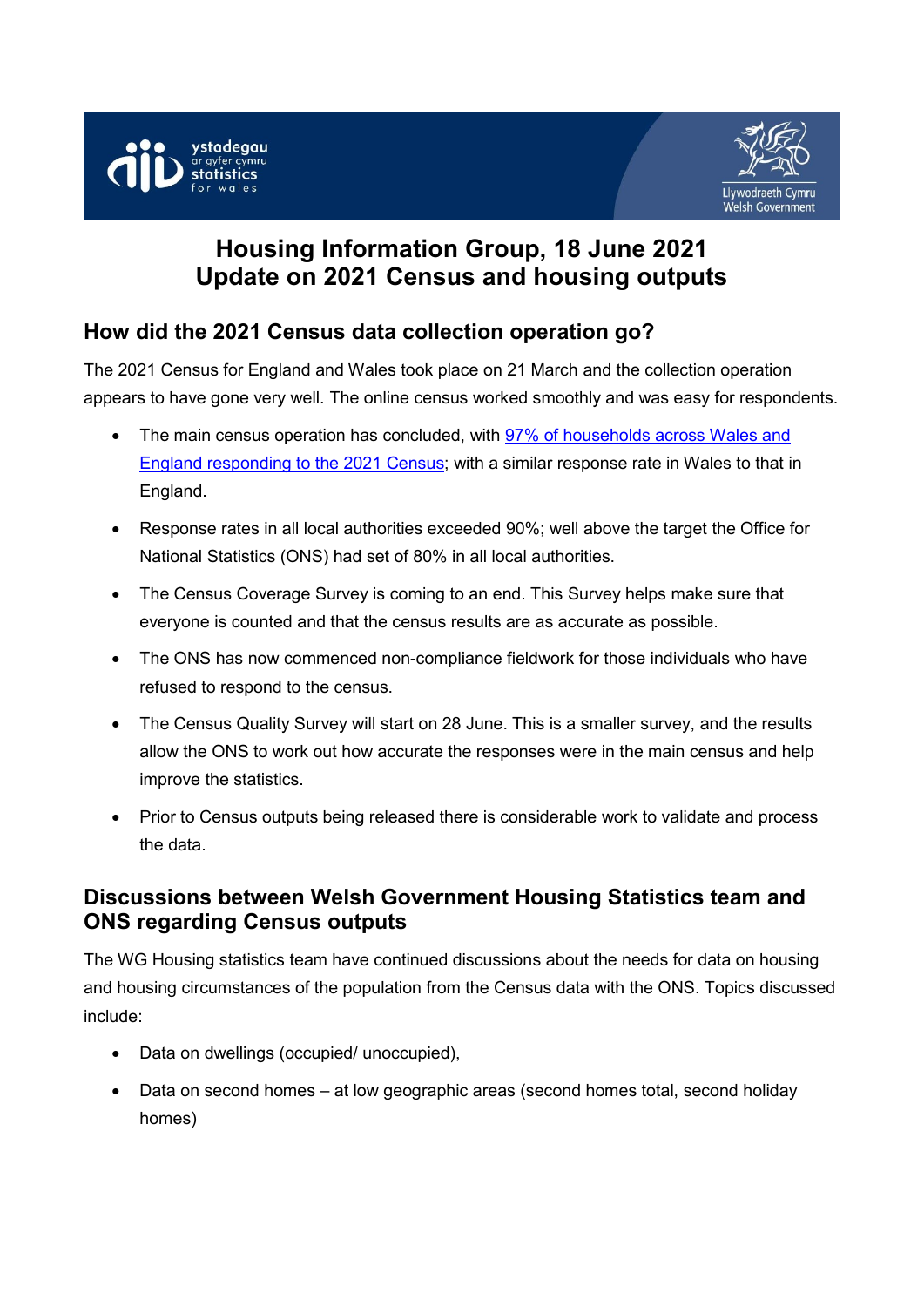- Data on housing circumstances for different ethnic groups including Gypsy, Roma and Travellers (including information on mobile and temporary structures),
- Data on multi-generational households
- Data on central heating type (including renewables)
- Data on overcrowding/underoccupancy analysis planned (by tenure and LA)
- Whether it will be possible to link Census data to VOA data for provide analysis such as dwellings by accommodation type, by age of property and floor area.

A wider document summarising Welsh Government user needs from the Census mentions, in addition to the above, the following:

- Interest in the housing experiences of different groups in the population, for example, by protected characteristics (gender, age, ethnicity, disabled people) and in the circumstances of those are migrants or asylum seekers. Analysis of tenure, type and size of property, household size and type (including whether multi-generational households and whether households do or do not contain children) and overcrowding would be of interest for these different groups.
- Analysis of age groups, household type and socioeconomic group of those who are renting (private or social renting)
- type and size of properties, information on concealed households/families, on selfcontainment and houses in multiple occupation.

# **Census 2021 Outputs consultation**

As indicated in the last Housing Information Group in January 2021, first results from the Census in England and Wales are planned for release by March 2022, with further data being released in the following year.

In preparation for releasing results from the Census the Office for National Statistics will shortly be undertaking a Census 2021 Outputs consultation, see message below from ONS:

#### **Coming soon**

Look out this summer for the launch of our 'Census 2021 Outputs: content design and release phase proposals' consultation. This online, public consultation will run for 12 weeks.

We want to obtain an updated view of your changing detailed needs for Census 2021 data and analysis, and to understand your priorities. We will be asking for your feedback on the following topics:

- The shape of the outputs and analysis release schedule
- Main changes to variables compared to the 2011 Census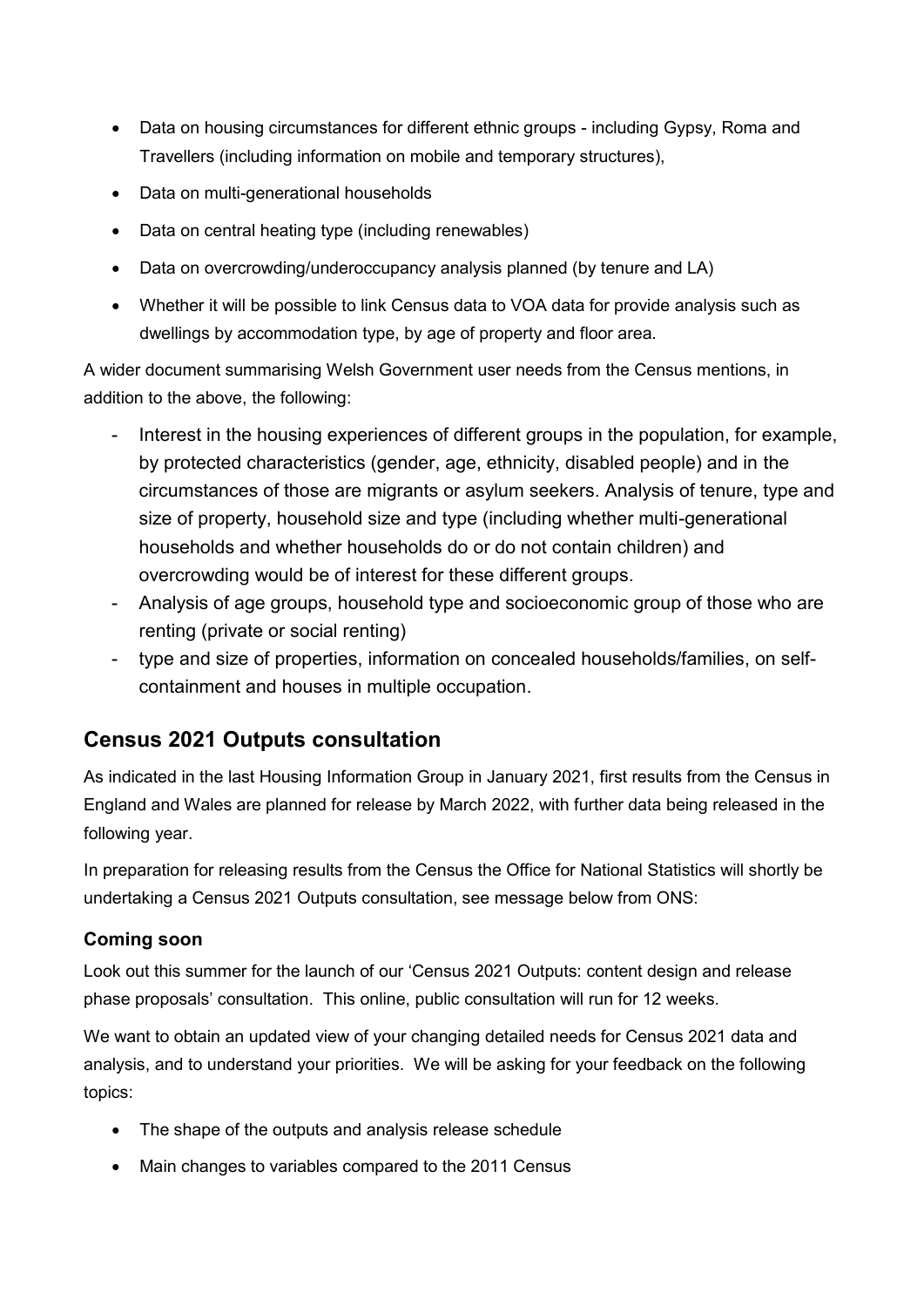- Proposals for feasibility work to derive new variables
- Population base specifications
- Taking a census during a period of change
- The release of paradata, information about how census data was collected and processed

We will be announcing the launch date for the consultation and supporting webinars soon. If you have any questions in meantime, please contact [census.outputs@ons.gov.uk.](mailto:census.outputs@ons.gov.uk)

### **Responses to questions raised at Housing Information Group (HIG) meeting on the Census in Jan 2021**

A number of questions were raised by those attending the HIG meeting in January 2021 which ONS have responded to (see Annex 1)

Sue Leake

Head of Education and Public Services Statistics

Welsh Government

June 2021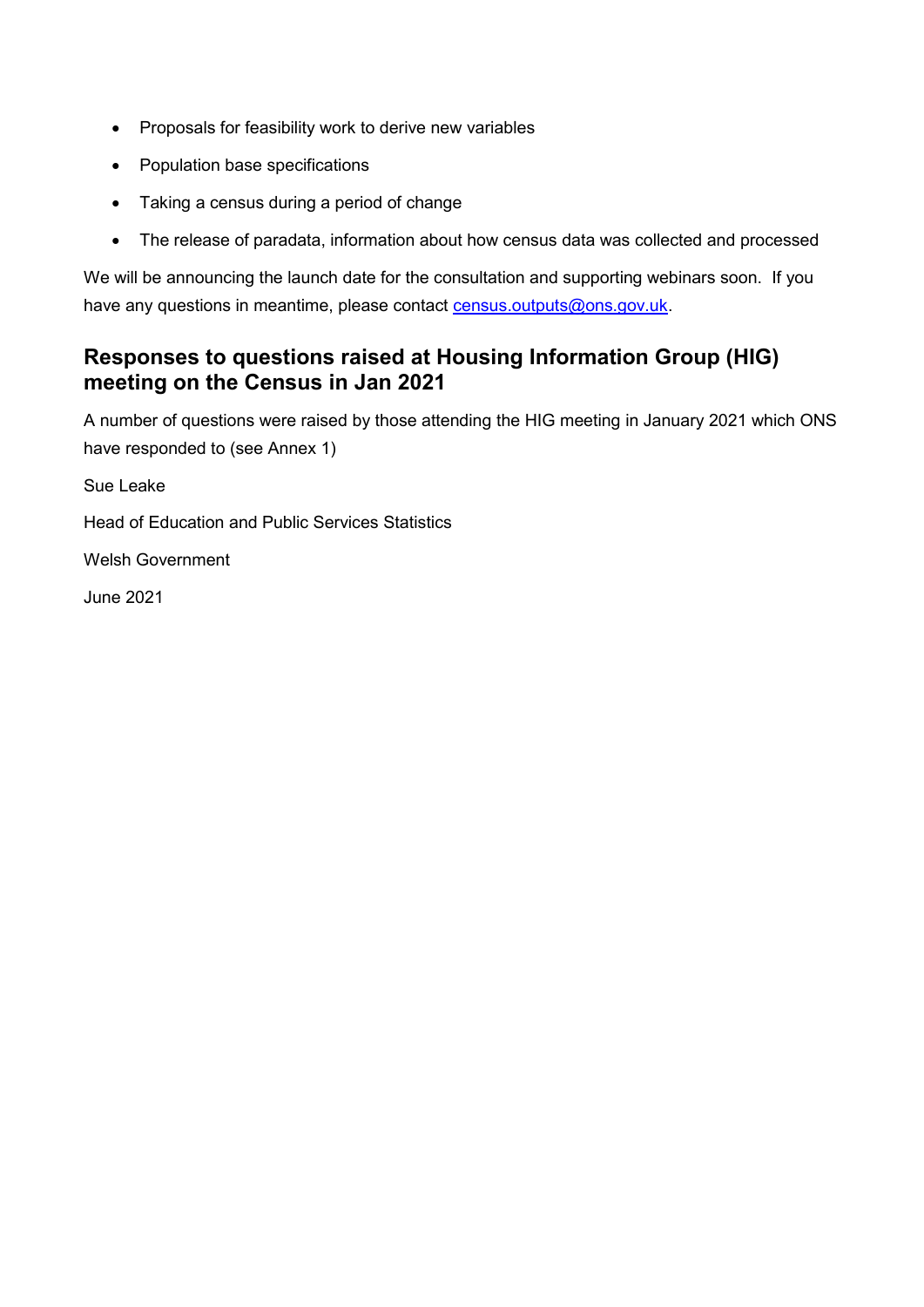# **Annex 1: ONS response to questions asked at the Welsh Housing Information Group meeting, 28 January 2021**

#### **1. HMOs. How are they defined?**

The Census Outputs team are working with ONS's Housing topic group to develop a derived variable to indicate HMOs, based on a working definition drawn from the government definition:

Your home is a house in multiple occupation (HMO) if both of the following apply:

- at least 3 tenants live there, forming more than 1 household
- you share toilet, bathroom or kitchen facilities with other tenants

Your home is a large HMO if both of the following apply:

- at least 5 tenants live there, forming more than 1 household
- you share toilet, bathroom or kitchen facilities with other tenants

#### **2. Vacant dwellings – how are they being enumerated in 2021?**

All addresses are sent invitations to take part in the census regardless of whether they are vacant or not.

Owners of vacant properties are responsible for completing a census form for their properties even if there are no usual residents at that property. This message is reinforced through the campaign and the online help guidance. Census officers visit all addresses where no response has been received. If the property is vacant, they complete a 'dummy form' with basic information and it is removed from the follow-up list. This does not stop any returns from being receipted should a homeowner/visitor/householder complete a form later. The census is a census of housing and population so it's important to stress that we want a census questionnaire returned even if no one is usually resident at an address.

Dummy returns are coded as per below, including a category for 'holiday homes'. It is difficult for an enumerator to confirm the function of an empty dwelling so we are still considering the outputs that we may be able to reliably produce to a reasonable quality.

| -99 | Not yet specified      |
|-----|------------------------|
|     | Hard refusal           |
| 2   | Extraordinary refusal  |
| 3   | Non-return/no contact  |
|     | Property is HH-Refused |
| 5   | Vacant property        |
| ิค  | Second residence       |